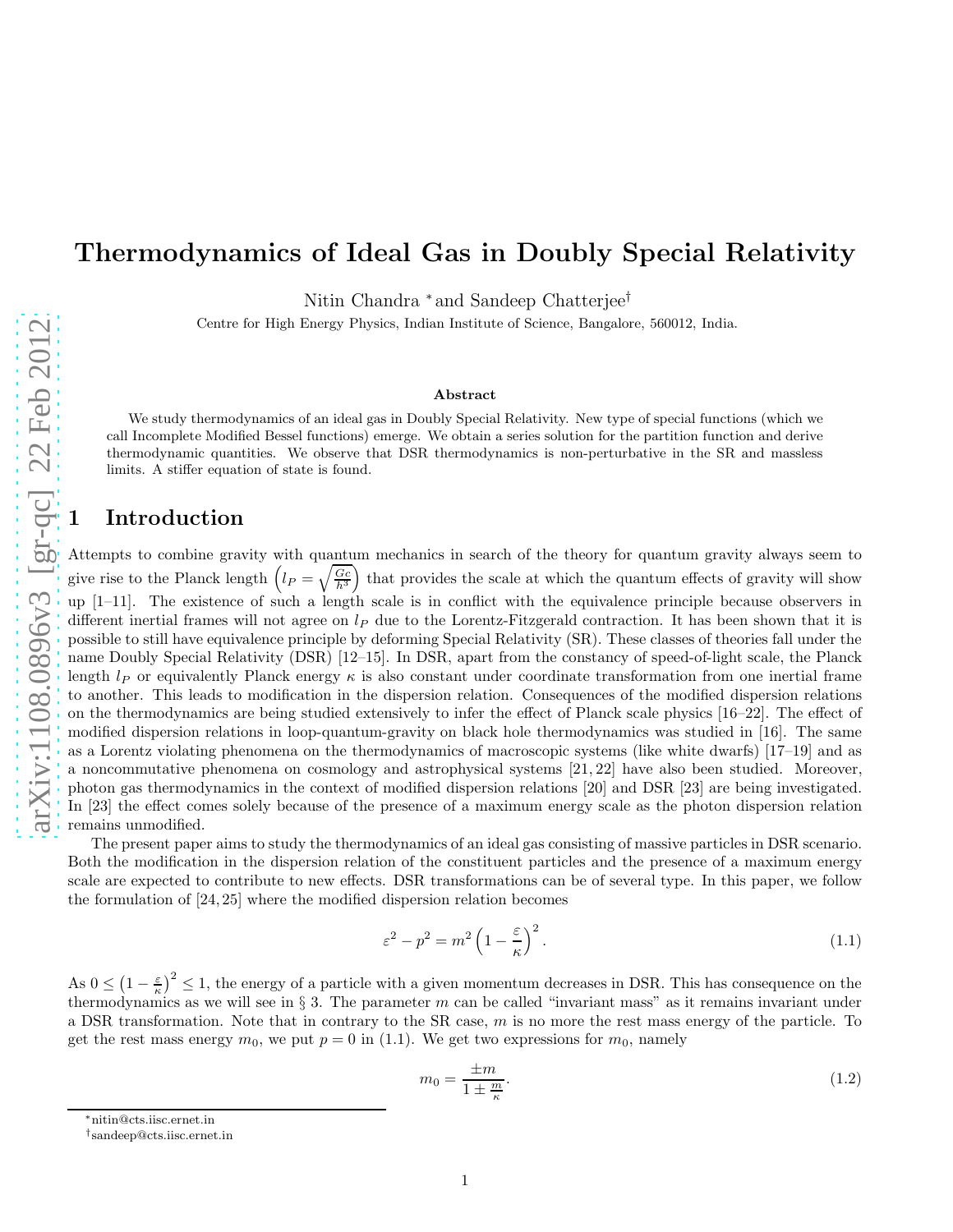The two solutions are connected by the redefinition of the parameter  $m \to -m$ . Henceforth, without any loss of generality we use

$$
m_0 = \frac{m}{1 + \frac{m}{\kappa}}.\tag{1.3}
$$

The physical world is characterized by  $E < \kappa$  [25]. In this sub-Planck regime  $(E_{p=0} = m_0 < \kappa)$ , the positivity of rest mass  $(m_0 \geq 0)$  restricts the range of the invariant mass to  $0 \leq m < \infty$ . Thus, in (1.1), we have  $0 \leq p, E < \kappa$  and  $0 \leq m < \infty$ .

We study the thermodynamics of an ideal gas in DSR setup. We obtain a series solution for the partition function and compute the various thermodynamic quantities. We show that our results go to the standard results in the SR limit  $(\kappa \to \infty)$  [26] as well as in the massless DSR limit [23].

### 2 The Partition Function

We consider a gaseous system of non-interacting particles obeying Maxwell-Boltzmann statistics whose macrostate is denoted by  $(N, V, T)$  where N is the number of particles in the system confined in volume V at a temperature T. In the canonical ensemble the thermodynamics of this system is derived from its partition function [27]

$$
Z_N(V,T) = \sum_E \exp[-\beta E],\tag{2.1}
$$

where  $\beta = \frac{1}{k_B T}$  and  $\sum$ E denotes sum over all the energy eigenvalues of the system. The total energy  $E$  of the system can be written in terms of single particle energy  $\varepsilon$ 

$$
E = \sum_{\varepsilon} n_{\varepsilon} \varepsilon,\tag{2.2}
$$

where  $n_{\varepsilon}$  is the number of particles in the single-particle energy state  $\varepsilon$  and satisfy the following condition

$$
\sum_{\varepsilon} n_{\varepsilon} = N. \tag{2.3}
$$

We can rewrite  $Z_N$  as

$$
Z_N(V,T) = \sum_{\{n_{\varepsilon}\}}' g\{n_{\varepsilon}\} \exp[-\beta \sum_{\varepsilon} n_{\varepsilon} \varepsilon],\tag{2.4}
$$

where  $g\{n_{\varepsilon}\}\)$  is the statistical weight factor appropriate to the distribution set  $\{n_{\varepsilon}\}\)$ . The summation  $\sum'$  goes over all distribution sets that conform to the above restrictive condition (2.3). For Maxwell-Boltzmann statistics, it can be shown

$$
Z_N(V,T) = \frac{1}{N!} [Z_1(V,T)]^N,
$$
\n(2.5)

where  $Z_1$  is the single particle partition function given by

$$
Z_1(V,T) = \sum_{\varepsilon} \exp[-\beta \varepsilon].
$$
\n(2.6)

While for ordinary spacetime, it is easy to show that in the large volume limit one can replace the sum by an integral

$$
\sum_{\varepsilon} \to \frac{V}{h^3} \int d^3p,\tag{2.7}
$$

for more exotic spacetimes the measure of integration is expected to get modified

$$
d^3p \to f(\vec{p})d^3p. \tag{2.8}
$$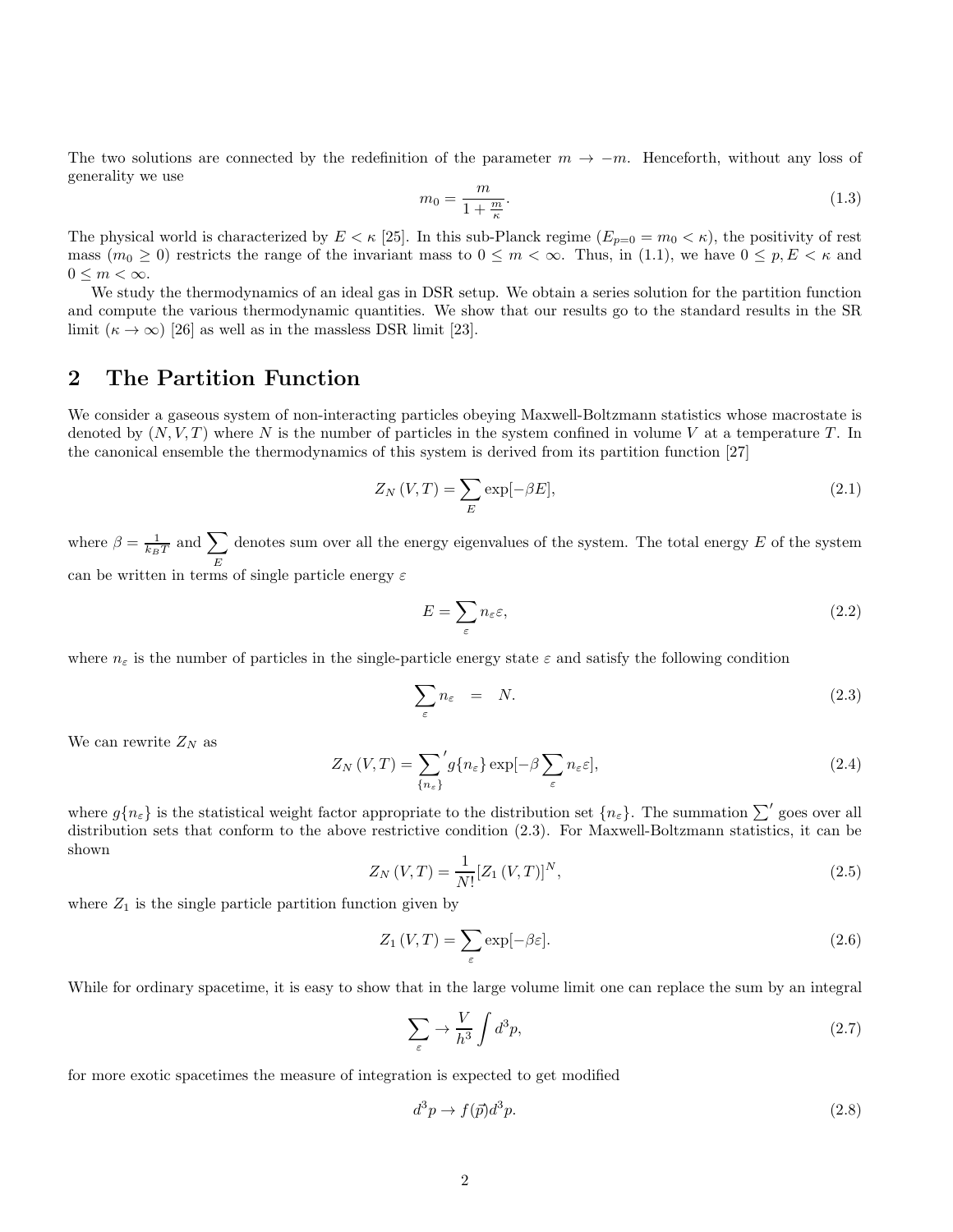Hence putting together (2.6), (2.7), (2.8) and taking  $\hbar = k_B = 1$  we get

$$
Z_1(V,T) = \frac{V}{(2\pi)^3} \int_{p=0}^{\kappa} d^3p f(\vec{p}) \exp[-\beta (\varepsilon - m_0)].
$$
\n(2.9)

Note that in accordance with standard practice, we have subtracted the rest mass  $m_0$  from the relativistic energy  $\varepsilon$ of the particle. Although there have been few attempts [19, 28, 29], the form of  $f(\vec{p})$  is far from settled. Assuming isotropy of spacetime we may take  $f(\vec{p}) = f(p)$ . For a possible deformation of the integration measure,  $f(p)$  should be expandable in Taylor series in  $\frac{\varepsilon}{\kappa}$ 

$$
f(p) = \sum_{n=0}^{\infty} \frac{a_n}{n!} \left(\frac{\varepsilon}{\kappa}\right)^n,\tag{2.10}
$$

with  $a_0 = 1$  since in the limit  $\kappa \to \infty$ ,  $f(p) \to 1$ . Hence  $Z_1(V,T)$  becomes

$$
Z_1(V,T) = \frac{V}{(2\pi)^3} \int_{p=0}^{\kappa} d^3p \sum_{n=0}^{\infty} \frac{a_n}{n!} \left(\frac{\varepsilon}{\kappa}\right)^n \exp[-\beta(\varepsilon - m_0)] \tag{2.11}
$$

$$
= \sum_{n=0}^{\infty} \frac{a_n}{n! \kappa^n} \left( m_0 - \frac{\partial}{\partial \beta} \right)^n Z_1^0(V, T), \qquad (2.12)
$$

where  $Z_1^0(V,T)$  is the single particle partition function with unmodified measure

$$
Z_1^0(V,T) = \frac{V}{(2\pi)^3} \int_{p=0}^{\kappa} d^3 p \exp[-\beta (\varepsilon - m_0)].
$$
\n(2.13)

The derivation of  $(2.12)$  from  $(2.11)$  involves two steps. Firstly, the interchange of the summation and integration which is allowed if (see theorem 1.38 of [31])

$$
\sum_{n=0}^{\infty} \frac{|a_n|}{n!\kappa^n} \int_{p=0}^{\kappa} d^3p \ \varepsilon^n \exp[-\beta(\varepsilon - m_0)] = \sum_{n=0}^{\infty} \frac{|a_n|}{n!\kappa^n} \left(m_0 - \frac{\partial}{\partial \beta}\right)^n Z_1^0(V, T) < \infty. \tag{2.14}
$$

Secondly, writing  $\int_{p=0}^{\kappa} d^3p \epsilon^n \exp[-\beta (\epsilon - m_0)]$  as  $\left(m_0 - \frac{\partial}{\partial \beta}\right)^n \int_{p=0}^{\kappa} d^3p \exp[-\beta (\epsilon - m_0)]$  since the former can be written as  $4\pi \int_{p=0}^{\kappa} dp \ p^2 \varepsilon^n \exp[-\beta (\varepsilon - m_0)]$  whose integrand  $p^2 \varepsilon^n \exp[-\beta (\varepsilon - m_0)]$  remains to be continuous and bounded for  $p \in [0, \kappa], \beta \in [0, \infty]$  (see § 5.12 of [32]). Hence our problem has boiled down to solving the integral in (2.13) where  $\varepsilon$  and  $p$  are related by the modified DSR dispersion relation given in (1.1). The solution of  $Z_1^0$  in the massless case obtained in [23] is

$$
Z_{1ml}^0 = \frac{2V}{(2\pi)^2 \beta^3} \left(2 - e^{-\beta \kappa} (\beta^2 \kappa^2 + 2\beta \kappa + 2)\right). \tag{2.15}
$$

The term with  $e^{-\beta \kappa}$  makes  $Z_{1ml}^0$  non-analytic at  $\frac{1}{\kappa} = 0$ . We anticipate that even when  $m_0 \neq 0$ ,  $Z_1^0$  continues to be non-analytic at  $\frac{1}{\kappa} = 0$  and hence does not admit a straightforward Taylor series expansion in  $\frac{1}{\kappa}$ . Thus in order to find the leading order deviation of DSR thermodynamics from the SR case, one would require a non-trivial series expansion.

# 2.1 Solution of  $Z_1^0$

Changing the variable from p to  $\varepsilon$  in (2.13) we get

$$
Z_1^0(V,\beta) = \frac{2V}{(2\pi)^2} \exp[\beta m_0] \int_{m_0}^{\kappa} \left[ \varepsilon + \frac{m^2}{\kappa} \left( 1 - \frac{\varepsilon}{\kappa} \right) \right] \left[ \varepsilon^2 - m^2 \left( 1 - \frac{\varepsilon}{\kappa} \right)^2 \right]^{1/2} \exp[-\beta \varepsilon] d\varepsilon. \tag{2.16}
$$

We now consider three different regions of values of  $m$ :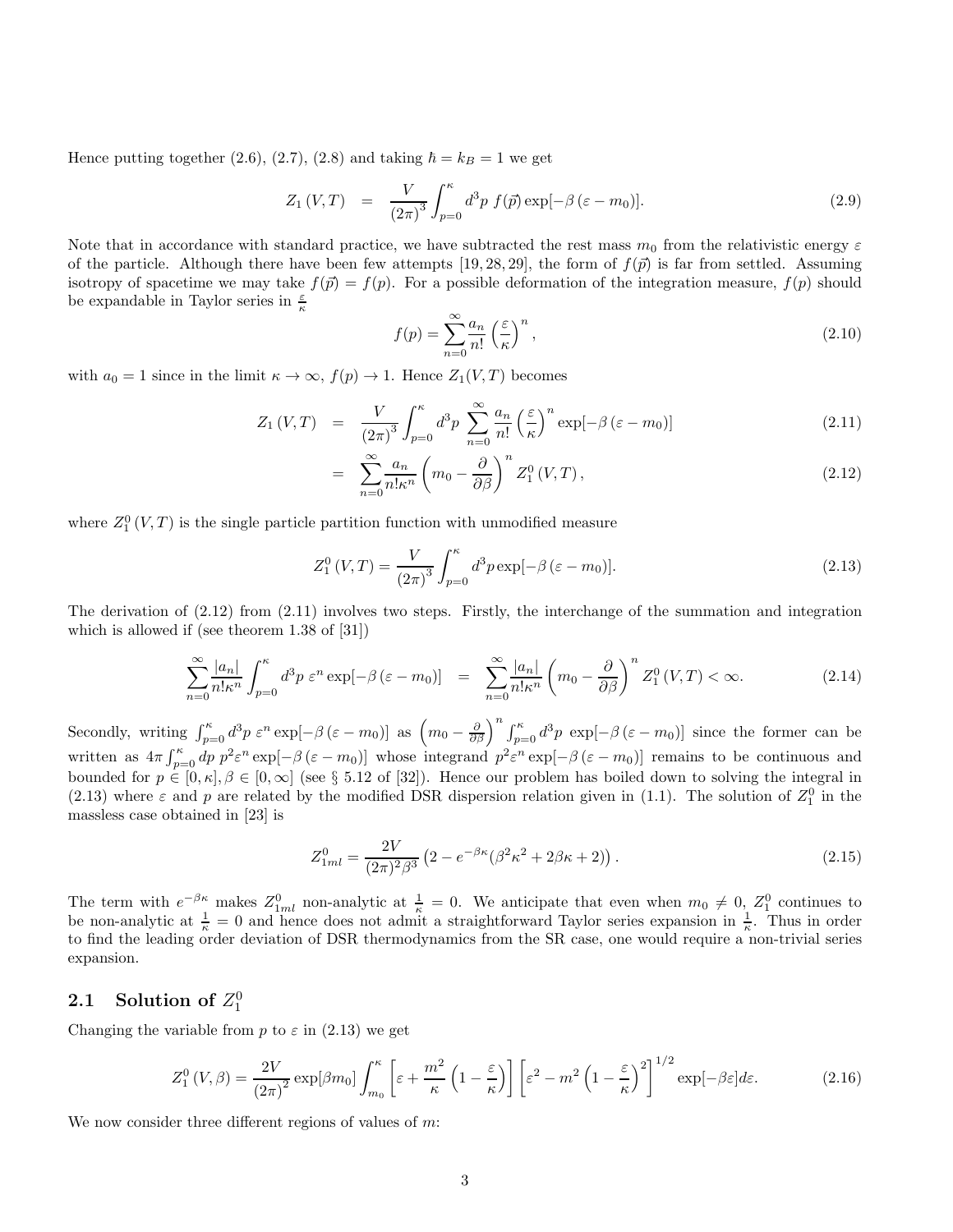#### 2.1.1 Case I:  $m = \kappa$

In this case the partition function reduces to

$$
Z_1^0(V,T) = \frac{2V}{(2\pi)^2} \kappa^{3/2} \exp\left[\frac{\beta\kappa}{2}\right] \int_{\kappa/2}^{\kappa} d\varepsilon (2\varepsilon - \kappa)^{1/2} \exp\left[-\beta\varepsilon\right]
$$
  

$$
= \frac{2\sqrt{2}V}{(2\pi)^2} \left(\frac{\kappa}{\beta}\right)^{3/2} \gamma \left(\frac{3}{2}, \frac{\beta\kappa}{2}\right), \tag{2.17}
$$

where  $\gamma(a,x)$  is the Incomplete Gamma Function (see (6.5.2) of [30]). The factor  $\left[\varepsilon + \frac{m^2}{\kappa}\left(1 - \frac{\varepsilon}{\kappa}\right)\right]$  reduces to  $\kappa$  and this simplifies the integral in (2.16) yielding a simple analytical form for  $Z_1^0(V,T)$ .

2.1.2 Case II:  $\kappa < m < \infty$ We put  $t = \frac{\varepsilon}{m} \left[ \left( \frac{m}{\kappa} \right)^2 - 1 \right] - \frac{m}{\kappa}$  in (2.16) to get

$$
Z_{1}^{0} = -\frac{2Vm^{3}}{(2\pi)^{2}\left[\left(\frac{m}{\kappa}\right)^{2} - 1\right]^{3/2}} \exp\left[\beta m_{0} - \frac{\beta' m^{2}}{\kappa}\right] \int_{-1}^{-\kappa/m} dt \quad t(1 - t^{2})^{1/2} \exp\left[-\beta' mt\right]
$$
  

$$
= -\frac{2Vm^{3}}{(2\pi)^{2}\left[\left(\frac{m}{\kappa}\right)^{2} - 1\right]^{3/2}} \exp\left[\beta m_{0} - \frac{\beta' m^{2}}{\kappa}\right] \left[I^{*}\left(\beta' m, 1\right) - I^{*}\left(\beta' m, \frac{\kappa}{m}\right)\right],
$$
 (2.18)

where  $\beta' = \frac{\beta}{(m)}$  $\frac{\beta}{\left(\frac{m}{\kappa}\right)^2-1}$  and

$$
I^*(x, y) = \int_{-y}^1 dt \quad t(1 - t^2)^{1/2} \exp[-xt]. \tag{2.19}
$$

We define Incomplete Modified Bessel function  $I_{\nu}(z, y)$  of order  $\nu$ 

$$
I_{\nu}(z,y) = \frac{1}{\sqrt{\pi}\Gamma(\nu + \frac{1}{2})} \left(\frac{z}{2}\right)^{\nu} \int_{-y}^{1} (1 - t^2)^{\nu - \frac{1}{2}} \exp[-zt] dt \quad [\text{Re } \nu > 0, |\text{arg } z| < \frac{\pi}{2}], \tag{2.20}
$$

such that  $I^*(x,y) = -\frac{\partial}{\partial x} [\frac{\pi}{x} I_1(x,y)]$ . In particular for  $y = 1$ , using (3.387 (1)) of [33] and (9.6.26) of [30] we get

$$
I^*(x,1) = -\frac{\pi I_2(x)}{x},\tag{2.21}
$$

where  $I_2(x)$  is the 2nd order Modified Bessel function. In the limit  $m \to \infty$   $(m_0 \to \kappa)$  one gets from  $(1.1)^1$ 

$$
\frac{\varepsilon^2 - p^2}{m^2} = \left(1 - \frac{\varepsilon}{\kappa}\right)^2 \Rightarrow \varepsilon \to \kappa \quad \forall p \in [0, \kappa].
$$

Thus the total energy E of the system becomes  $E = N\kappa$  and the thermodynamics simplifies. Entropy can be computed by counting the total number of microstates  $\Omega_N$  available to the system

$$
\Omega_N = \frac{\Omega_1^N}{N!} = \frac{1}{N!} \left( V \int_{p=0}^{\kappa} \frac{d^3 p}{h^3} \right)^N = \frac{1}{N!} \left( \frac{2V\kappa^3}{3(2\pi)^2} \right)^N,
$$
\n(2.22)

where  $\Omega_1$  is the total number of microstates available for a single particle. Thus the entropy S of the system is

$$
S = \ln\left[\frac{1}{N!}\left(\frac{2V\kappa^3}{3\left(2\pi\right)^2}\right)^N\right].\tag{2.23}
$$

 $1$ We would like to thank Diptiman Sen for pointing out this interesting case.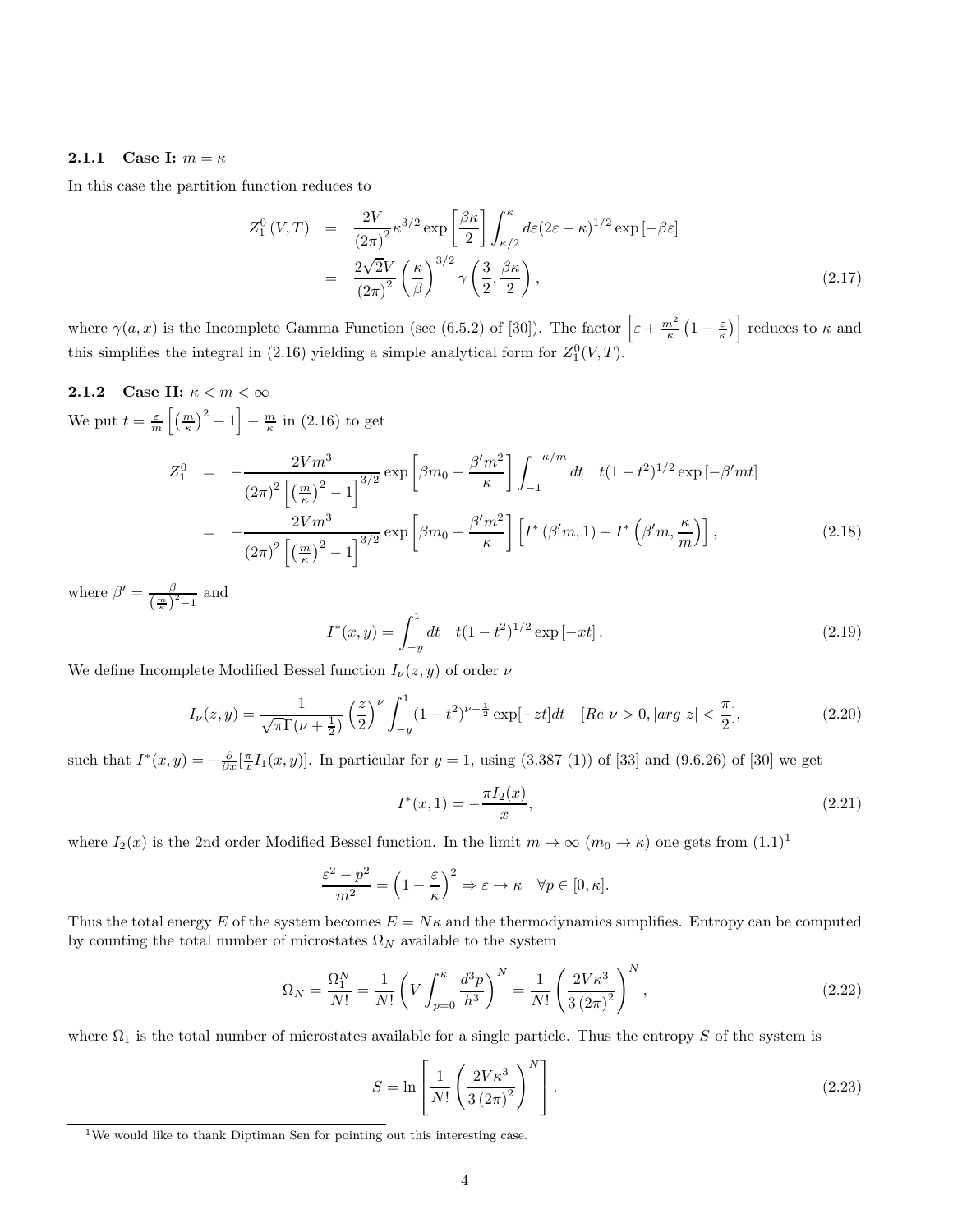The first law of thermodynamics in this case becomes

$$
dE = -PdV + \mu dN. \tag{2.24}
$$

Note that the usual term  $TdS$  has been dropped as from  $(2.23)$  it is evident that S is a function of N and V alone. The pressure of the system is zero as  $P = -\frac{\partial E}{\partial V}\big|_N = 0$  while the chemical potential is  $\mu = \frac{\partial E}{\partial N}\big|_V = \kappa$ .

Equation (2.13) can now be easily integrated to give

$$
Z_1^0 = \frac{2V}{(2\pi)^2} \frac{\kappa^3}{3},\tag{2.25}
$$

which gives the limiting behaviour of  $I^*$  ( $\beta'm, \frac{\kappa}{m}$ ) using (2.19) and (9.6.7) of [30]

$$
I^* \left( \frac{\beta m}{\left(\frac{m}{\kappa}\right)^2 - 1}, \frac{\kappa}{m} \right) \stackrel{m \to \infty}{\longrightarrow} \frac{1}{3}.
$$
 (2.26)

2.1.3 Case III:  $0 < m < \kappa$ We put  $t = \frac{\varepsilon}{m} \left[ 1 - \left( \frac{m}{\kappa} \right)^2 \right] + \frac{m}{\kappa}$  in (2.16) to get

$$
Z_1^0 = \frac{2Vm^3}{(2\pi)^2 \left[1 - \left(\frac{m}{\kappa}\right)^2\right]^{3/2}} \exp\left[\beta m_0 + \frac{\beta''m^2}{\kappa}\right] \int_1^{\kappa/m} dt \quad t(t^2 - 1)^{1/2} \exp\left[-\beta''mt\right]
$$
  
= 
$$
\frac{2Vm^3}{(2\pi)^2 \left[1 - \left(\frac{m}{\kappa}\right)^2\right]^{3/2}} \exp\left[\beta m_0 + \frac{\beta''m^2}{\kappa}\right] \left[K^*(\beta''m, 1) - K^*\left(\beta''m, \frac{\kappa}{m}\right)\right],
$$
 (2.27)

where  $\beta'' = \frac{\beta}{\beta}$  $\frac{\beta}{1-\left(\frac{m}{\kappa}\right)^2}$  and

$$
K^*(x, y) = \int_y^\infty dt \quad t(t^2 - 1)^{1/2} \exp[-xt].
$$
\n(2.28)

As in Case II, we define Incomplete Modified Bessel function  $K_{\nu}(z, y)$  of order  $\nu$ 

$$
K_{\nu}(z,y) = \frac{\sqrt{\pi}}{\Gamma(\nu + \frac{1}{2})} \left(\frac{z}{2}\right)^{\nu} \int_{y}^{\infty} (t^2 - 1)^{\nu - \frac{1}{2}} \exp[-zt] dt \quad [\text{Re } \nu > -\frac{1}{2}, |\text{arg } z| < \frac{\pi}{2}], \tag{2.29}
$$

such that  $K^*(x, y) = -\frac{\partial}{\partial x} \left[\frac{K_1(x, y)}{x}\right]$  $\frac{x, y}{x}$ . In particular for  $y = 1$ , using (9.6.23) and (9.6.26) of [30] we get

$$
K^*(x,1) = \frac{K_2(x)}{x},\tag{2.30}
$$

where  $K_2(x)$  is the 2nd order Modified Bessel function.

We shall now obtain the series solution of  $K^*(x, y)$ . We rewrite (2.28) as

$$
K^*(x,y) = \int_y^\infty dt \quad t^2 \left(1 - \frac{1}{t^2}\right)^{1/2} e^{-xt}.\tag{2.31}
$$

Inside the integral  $t \geq y$  and for  $y > 1$  (which is a valid assumption for the case of our interest) the factor  $\left(1 - \frac{1}{t^2}\right)^{1/2}$ can be expanded in series of  $\frac{1}{t^2}$  to get

$$
K^*(x,y) = \int_y^\infty d\mu_t \quad \left[1 + \sum_{r=1}^\infty f_r(t)\right]
$$
\n(2.32)

with

$$
d\mu_t = t^2 e^{-xt} dt \tag{2.33}
$$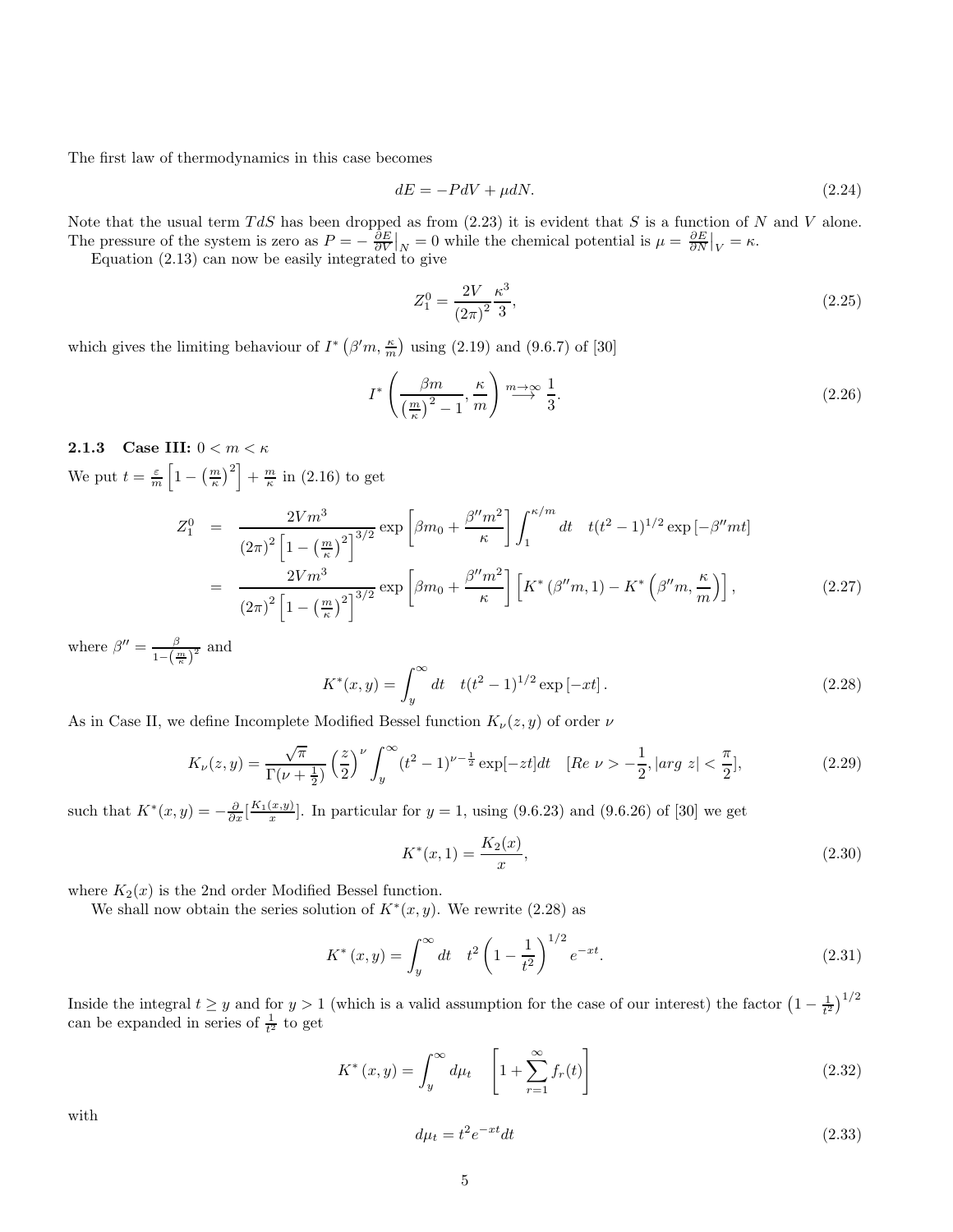and

$$
f_r(t) = \frac{t_r}{t^{2r}},\tag{2.34}
$$

where

$$
t_r = \frac{(0 - \frac{1}{2})(1 - \frac{1}{2})...(r - 1 - \frac{1}{2})}{r!} = -\frac{(2r - 2)!}{2^{2r - 1}r!(r - 1)!}.
$$
\n(2.35)

Now the integral and the summation in (2.32) can be interchanged if  $\sum_{n=1}^{\infty}$  $r=1$  $\int^{\infty}$  $\frac{d\mu_t|f_r(t)|}{dt}$  is finite (see theorem 1.38) of [31]). Now as  $t_r$  is  $-ve$  for all  $r \ge 1$  we have  $|f_r(t)| = -f_r(t)$ . This allows us to interchange the summation and the integral if the final series is converging. So we get

$$
K^*(x, y) = M_0 - \frac{1}{2}M_1 + \sum_{r=2}^{\infty} t_r M_r,
$$
\n(2.36)

if the above is a converging series (see Appendix A for convergence of  $K^*(x, y)$ ). Here

$$
M_r = \int_y^{\infty} dt \quad t^{2(1-r)} e^{-xt} \tag{2.37}
$$

for  $r = 2, 3, ...$ 

 $M_0$  and  $M_1$  can be easily calculated to be

$$
M_0 = \frac{\exp(-xy)}{x^3} ((xy)^2 + 2xy + 2), \qquad (2.38)
$$

$$
M_1 = \frac{\exp\left(-xy\right)}{x}.\tag{2.39}
$$

Now, changing the variable to  $t' = xt$  in  $M_r$  for  $r \geq 2$  we get

$$
M_r = x^{2r-3} \int_{xy}^{\infty} dt' \frac{e^{-t'}}{(t')^{2r-2}}.
$$
\n(2.40)

Taking  $e^{-t'}$  as first function, if we do the integration by parts again and again we finally get

$$
M_r = -\frac{x^{2r-3}}{(2r-3)!}E_1(xy) + e^{-xy} \sum_{k=1}^{2r-3} \frac{(-x)^{k-1}}{(2r-3)(2r-4)...(2r-2-k)} \left(\frac{1}{y}\right)^{2r-2-k}.
$$
 (2.41)

Here  $E_1(x)$  is the Exponential Integral (see (5.1.1) of [30]). A similar attempt to obtain the series solution of  $I^*(x, y)$ fails.

Although we obtain the solutions of  $Z_1^0$  in three different regions of values of m,  $Z_1^0$  can be shown to be smooth in  $m$  (see Appendix B) and hence we do not expect any phase transition like thermodynamic discontinuity as we vary m. We use the continuity of  $Z_1^0$  to obtain the limiting behaviour of  $I^*(\beta'm,\frac{\kappa}{m})$  and  $K^*(\beta'm,\frac{\kappa}{m})$  as  $m \to \kappa$ . From (2.17), (2.18), (2.21) and (9.7.1) of [30] we obtain the leading order behaviour of  $I^*$  ( $\beta'm, \frac{\kappa}{m}$ ) as  $m \to \kappa^+$  to be

$$
I^*\left(\beta'm,\frac{\kappa}{m}\right) \stackrel{m\to\kappa^+}{\longrightarrow} \frac{2}{(\beta\kappa)^{3/2}} \delta^{3/2} e^{\frac{\beta\kappa}{2\delta}} \left[ -\pi^{1/2} + 2e^{-\frac{\beta\kappa}{2}} \gamma\left(\frac{3}{2},\frac{\beta\kappa}{2}\right) \right],\tag{2.42}
$$

with  $\delta = \frac{m}{\kappa} - 1$ . For  $m \to \kappa^-$ , using (2.17), (2.27), (2.30) and (9.7.2) of [30] the leading order behaviour of  $K^*$  ( $\beta''m, \frac{\kappa}{m}$ ) turns out to be

$$
K^*(\beta''m, \frac{\kappa}{m}) \stackrel{m \to \kappa}{\longrightarrow} \frac{2}{(\beta\kappa)^{3/2}} \epsilon^{3/2} e^{-\frac{\beta\kappa}{2\epsilon}} \left[ \pi^{1/2} - 2e^{-\frac{\beta\kappa}{2}} \gamma \left( \frac{3}{2}, \frac{\beta\kappa}{2} \right) \right],
$$
 (2.43)

where  $\epsilon = 1 - \frac{m}{\kappa}$ .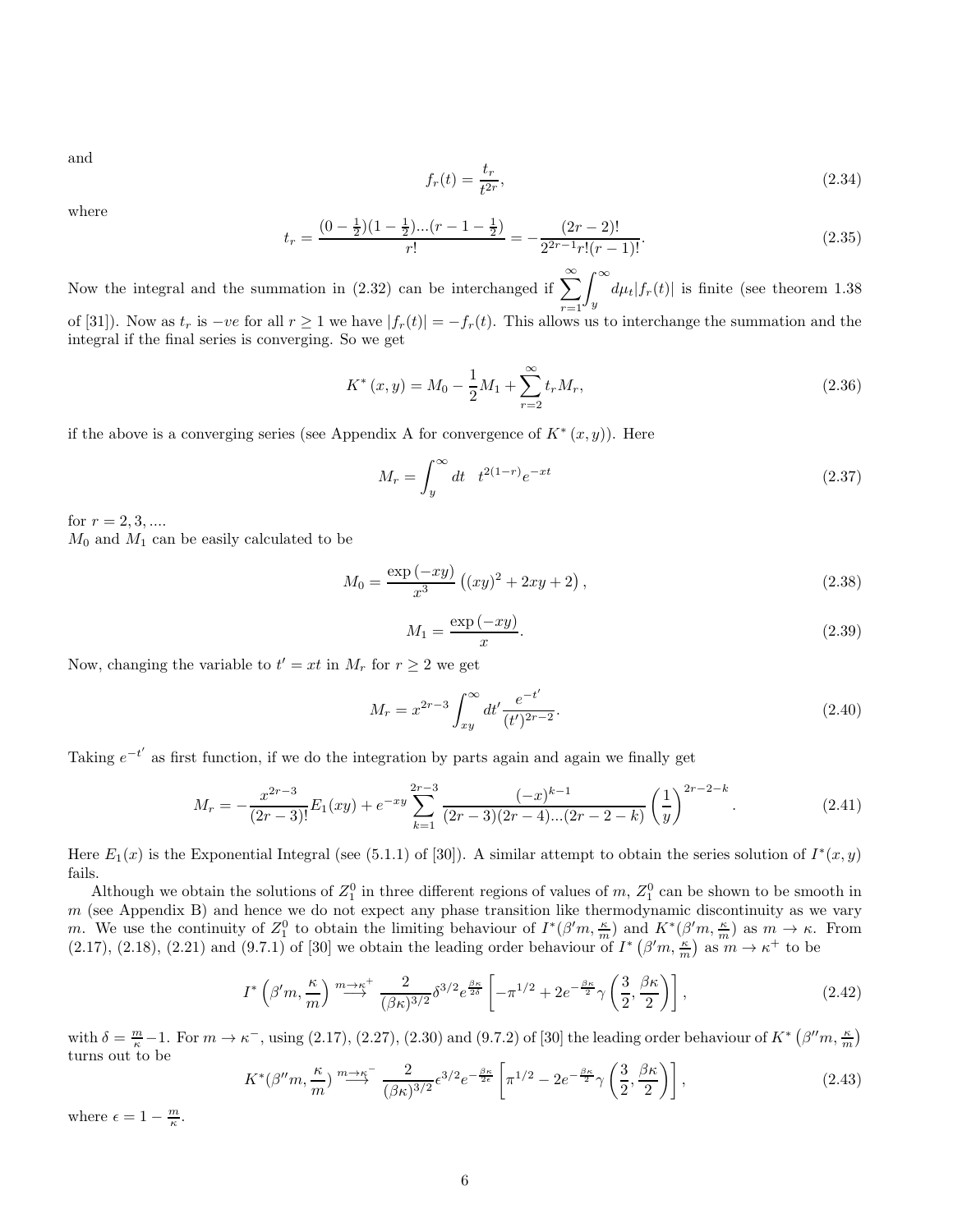#### 2.2 Leading order deviations

Having obtained the series solution of  $Z_1^0$  in Case III, we shall now obtain the leading order corrections from the massless and the SR cases.

#### 2.2.1 Leading order deviation from the massless case

Thermodynamics of a photon gas in DSR with dispersion relation (1.1) and unmodified measure has been worked out in [23]. Here we calculate the deviation of single particle partition function from that of a photon gas. On expanding  $Z_1^0$  in  $\eta = \frac{m_0}{\kappa}$  with  $m_0 \to 0$  (assuming  $\kappa$  to be finite) and using (9.6.10) and (9.6.11) of [30], we get

$$
Z_1^0 = Z_{1ml}^0 + Z_{1mlcorr}^0,\tag{2.44}
$$

where  $Z_{1ml}^0$  is the single particle partition function of photon gas in DSR scenario with unmodified measure [23] and  $Z_{1mlcorr}^0$  is  $\mathcal{O}(\eta)$ :

$$
Z_{1ml}^0 = \frac{2V}{(2\pi)^2 \beta^3} \left(2 - e^{-\beta \kappa} (\beta^2 \kappa^2 + 2\beta \kappa + 2) \right),
$$
  
\n
$$
Z_{1mlcorr}^0 = -\frac{2V}{(2\pi)^2 \beta^3} \frac{(\beta \kappa)^4}{8} \ln(\eta) \left( \eta^4 + \mathcal{O}(\eta^5) \right) + \left( \beta \kappa Z_{1ml}^0 \right) \eta + \mathcal{O}(\eta^2).
$$
\n(2.45)

Note that the correction due to mass of the constituent particle is non-perturbative in nature as the first term in  $Z_{1mlcorr}^0$  which contains  $\ln(\eta)$  is the non-analytic piece and does not allow a trivial Taylor series expansion at  $\eta = 0$ . We can rewrite (2.12) as

$$
Z_1 = Z_{1ml} + Z_{1mlcorr},\tag{2.46}
$$

where

$$
Z_{1ml} = \sum_{n=0}^{\infty} (-1)^n \frac{a_n}{n! \kappa^n} \frac{\partial^n Z_{1ml}^0}{\partial \beta^n},
$$
  
\n
$$
Z_{1mlcorr} = Z_{1mlcorr}^0 + \sum_{n=1}^{\infty} (-1)^n \frac{a_n}{n! \kappa^n} \left( \frac{\partial^n Z_{1mlcorr}^0}{\partial \beta^n} - \eta n \kappa \frac{\partial^{n-1} Z_{1ml}^0}{\partial \beta^{n-1}} \right).
$$
\n(2.47)

The above leading order behaviours have been plotted in Fig 1. For our choice of parameters they match with the numerical plots up to  $\frac{m_0}{\kappa} \sim 0.012$ .

#### 2.2.2 Leading order deviation from the SR case

On expanding  $Z_1^0$  in  $\eta = \frac{m_0}{\kappa}$  with  $\kappa \to \infty$  (assuming  $m_0$  to be finite), we get

$$
Z_1^0 = Z_{1SR}^0 + Z_{1SRcorr}^0,\tag{2.48}
$$

where  $Z_{1SR}^0$  is the single particle partition function in SR and  $Z_{1SRcorr}^0$  is  $\mathcal{O}(\eta)$ .

$$
Z_{1SR}^{0} = \frac{2Vm_0^3}{(2\pi)^2} e^{\beta m_0} \frac{K_2(\beta m_0)}{\beta m_0}
$$
  
\n
$$
Z_{1SRcorr}^{0} = -\frac{2Vm_0^3}{(2\pi)^2} \frac{e^{\beta m_0} e^{-\beta m_0/\eta}}{\beta m_0} \left(1 + \mathcal{O}(\eta)\right) + \left(1 - \frac{K_1(\beta m_0)}{K_2(\beta m_0)}\right) \beta m_0 Z_{1SR}^0 \eta + \mathcal{O}(\eta^2).
$$
\n(2.49)

Note that the DSR correction is non-perturbative in nature as the first term in  $Z_{1SRCorr}^0$  which contains  $e^{-\beta m_0/\eta}$  is the non-analytic piece and does not allow a Taylor series expansion at  $\eta = 0$ . This is a novel feature in DSR as we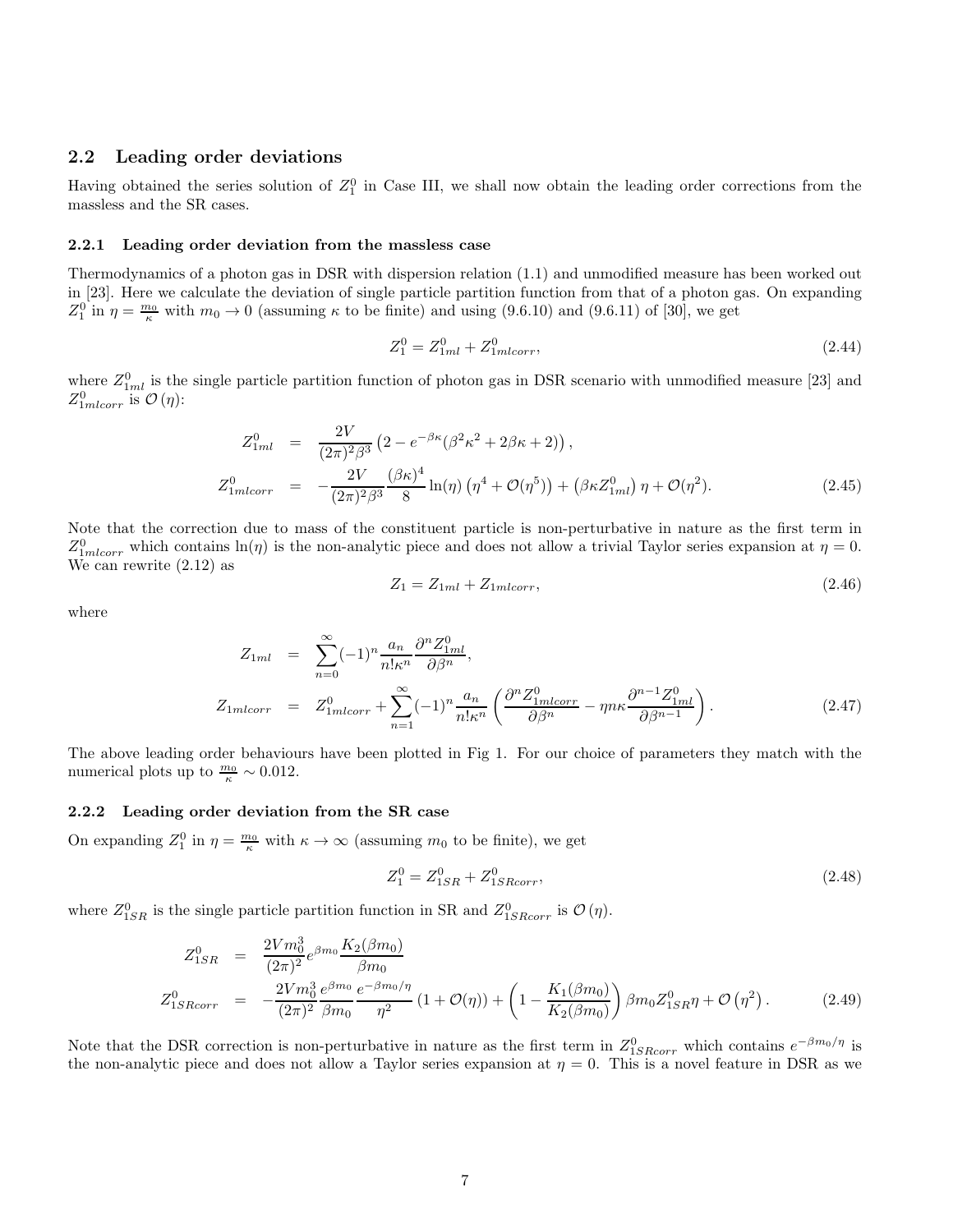

Figure 1: The single particle partition function is plotted vs  $m_0$  (left) and  $\frac{1}{\kappa}$  (right). The plots for the unmodified measure are in solid lines while those for modified measure are in dashed lines. The plots in massless (left) and SR (right) cases are shown in red. The leading order behaviours are plotted in blue. The numerical plots for (2.27) and (2.12) are shown in green (solid and dashed respectively) for comparison. Different values for the parameters in natural units are as follows:  $V = 10^{35}$ ,  $N = 10^{25}$ ,  $T = 0.01$ ,  $a_0 = 1$ ,  $a_1 = 0.2$ ,  $a_2 = a_3 = ... = 0$  and  $\kappa = 1$  (left),  $m_0 = 0.01$ (right).

know that SR thermodynamics is perturbative in the non-relativistic limit:

$$
Z_{1SR}^{0} = \frac{4\pi V (k_B T m_0)^{3/2}}{h^3} u^{1/2} e^{u} K_2(u)
$$
  

$$
\xrightarrow{u \to \infty} V \left(\frac{2\pi m_0 k_B T}{h^2}\right)^{3/2} \left(1 + \frac{15}{8u} + \mathcal{O}\left(\left(\frac{1}{u}\right)^2\right)\right)
$$
  

$$
= Z_{1NR} \left(1 + \frac{15}{8u} + \mathcal{O}\left(\left(\frac{1}{u}\right)^2\right)\right), \tag{2.50}
$$

where  $u = \frac{m_0 c^2}{k_B T}$  $\frac{m_0 c^2}{k_B T}$  and  $Z_{1NR}$  is the single particle partition function in the non-relativistic case. We can rewrite (2.12) as

$$
Z_1 = Z_{1SR} + Z_{1SRcorr},\tag{2.51}
$$

where

$$
Z_{1SR} = Z_{1SR}^0,
$$
  
\n
$$
Z_{1SRcorr} = Z_{1SRcorr}^0 + \frac{a_1 m_0}{\kappa} Z_{1SR}^0 - \frac{a_1}{\kappa} \frac{\partial Z_{1SR}^0}{\partial \beta}.
$$
\n(2.52)

The above leading order behaviours have been plotted in Fig 1. For our choice of parameters they match with the numerical plots up to  $\frac{m_0}{\kappa} \sim 0.08$ . Having obtained the leading order correction to  $Z_1$  due to DSR, we shall now compute its effect on the various thermodynamic quantities.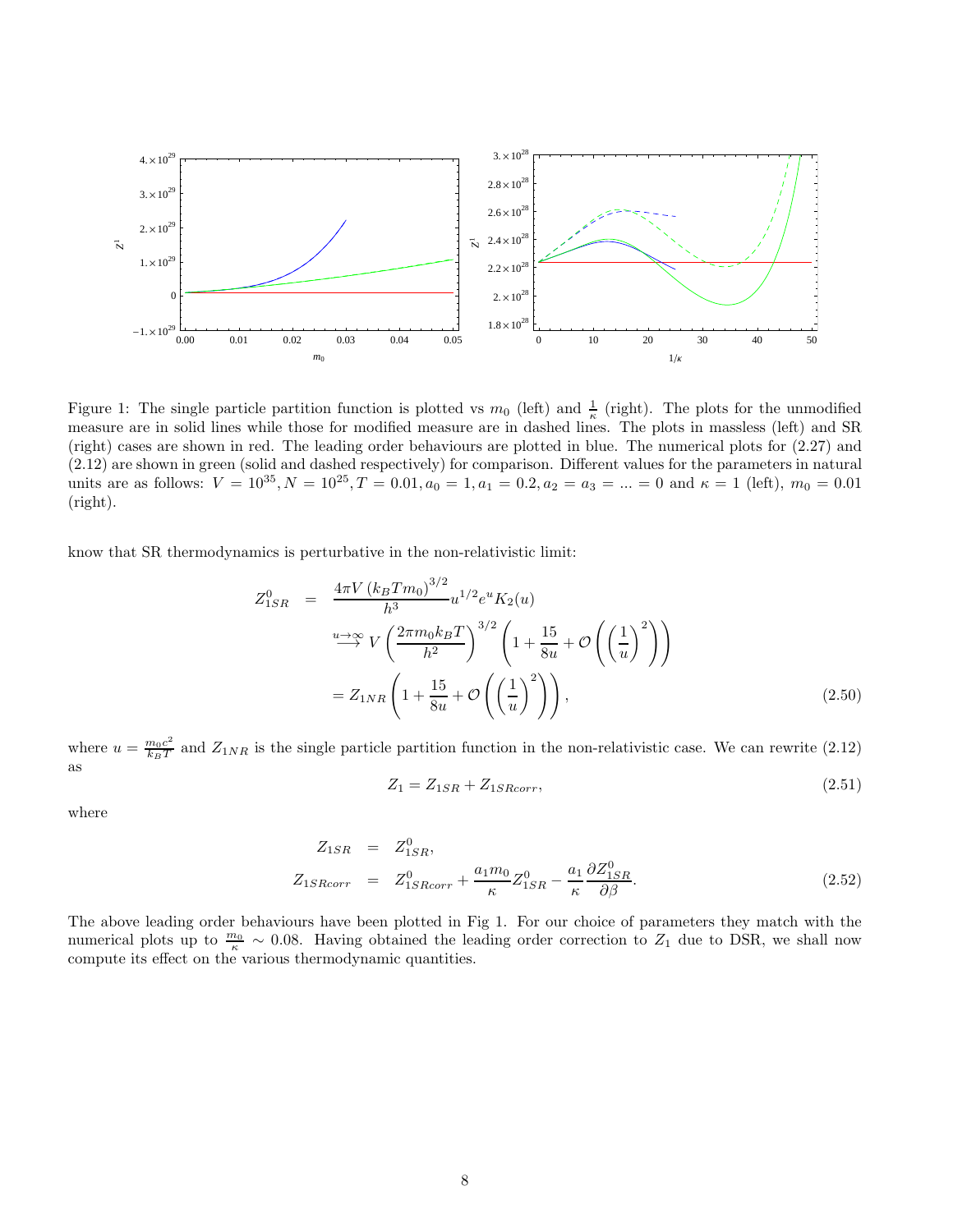## 3 Thermodynamic quantities

The free energy F, pressure P, entropy S, internal energy U, internal energy density  $\rho$  and heat capacity  $C_V$  are defined as

$$
F = -\frac{1}{\beta} \ln \left( Z_N(V, \beta, m_0) \right) = -\frac{1}{\beta} N \left\{ \ln \left( \frac{Z_1}{N} \right) + 1 \right\} \tag{3.1}
$$

$$
P = -\left(\frac{\partial F}{\partial V}\right)_{N,T} \tag{3.2}
$$

$$
S = -\left(\frac{\partial F}{\partial T}\right)_{V,N} \tag{3.3}
$$

$$
U = F + TS \tag{3.4}
$$

$$
\rho = \frac{U}{V} \tag{3.5}
$$

$$
C_V = \left(\frac{\partial U}{\partial T}\right)_{N,V} \tag{3.6}
$$

The above quantities for Case I can be found by using (2.17) and they have been plotted in Fig 2. Now we shall obtain the leading order thermodynamics for Case III. If we denote the free energy, pressure, entropy, internal energy, internal energy density and heat capacity obtained in the SR or massless cases by  $F_0$ ,  $P_0$ ,  $S_0$ ,  $U_0$ ,  $\rho_0$  and  $C_{V0}$  respectively, and write  $Z_1 = Z_{10} + Z_{1corr}$ , where  $(Z_{10}, Z_{1corr}) = (Z_{1SR}, Z_{1SRcorr})$  or  $(Z_{1ml}, Z_{1mlcorr})$ , we have

$$
F = F_0 - \frac{N}{\beta} ln\left(1 + \frac{Z_{1corr}}{Z_{10}}\right) = F_0 - \frac{N}{\beta} \frac{Z_{1corr}}{Z_{10}} + \mathcal{O}\left(\left(\frac{Z_{1corr}}{Z_{10}}\right)^2\right),\tag{3.7}
$$
\n
$$
S = N \left[ln\left(Z_1\right) + 1\right] - \beta N \partial Z_1
$$

$$
S = N \left[ \ln \left( \frac{Z_1}{N} \right) + 1 \right] - \frac{\beta N}{Z_1} \frac{\partial Z_1}{\partial \beta}
$$
  
= 
$$
S_0 + \frac{NZ_{1corr}}{Z_{10}} - \frac{\beta N}{Z_{10}} \left( \frac{\partial Z_{1corr}}{\partial \beta} - \frac{Z_{1corr}}{Z_{10}} \frac{\partial Z_{10}}{\partial \beta} \right) + \mathcal{O} \left( \left( \frac{Z_{1corr}}{Z_{10}} \right)^2 \right),
$$
 (3.8)

$$
U = U_0 \left( 1 - \frac{Z_{1corr}}{Z_{10}} \right) - \frac{N}{Z_{10}} \frac{\partial Z_{1corr}}{\partial \beta} + \mathcal{O} \left( \left( \frac{Z_{1corr}}{Z_{10}} \right)^2 \right), \tag{3.9}
$$

$$
C_V = C_{V0} \left( 1 - \frac{Z_{1corr}}{Z_{10}} \right) - \beta^2 \left[ -\frac{U_0}{Z_{10}} \frac{\partial Z_{1corr}}{\partial \beta} + \frac{Z_{1corr}}{Z_{10}^2} U_0 \frac{\partial Z_{10}}{\partial \beta} + \frac{N}{Z_{10}^2} \frac{\partial Z_{10}}{\partial \beta} \frac{\partial Z_{1corr}}{\partial \beta} - \frac{N}{Z_{10}} \frac{\partial^2 Z_{1corr}}{\partial^2 \beta} \right]
$$
  
+  $\mathcal{O}\left( \left( \frac{Z_{1corr}}{Z_{10}} \right)^2 \right),$  (3.10)

$$
\rho = \rho_0 \left( 1 - \frac{Z_{1corr}}{Z_{10}} \right) - \frac{n}{Z_{10}} \frac{\partial Z_{1corr}}{\partial \beta} + \mathcal{O} \left( \left( \frac{Z_{1corr}}{Z_{10}} \right)^2 \right), \tag{3.11}
$$

where  $n = \frac{N}{V}$  is the number density. The correction to F depends on the ratio of  $Z_{1corr}$  and  $Z_{10}$  and is independent of the volume V of the system. Note that this is true to all orders. Hence, the pressure  $P$  of the system which is defined as  $P = -\left(\frac{\partial F}{\partial V}\right)_{N,T}$  gets no correction:

$$
P = P_0. \tag{3.12}
$$

The equation of state in SR is (see  $(8.128)$  and  $(8.134)$  of  $[26]$ )

$$
P_{SR} = \frac{\rho_{SR}}{3 - \beta m + \frac{K_1(\beta m)}{K_2(\beta m)}\beta m},
$$
\n(3.13)

which gives the following DSR equation of state

$$
P = \frac{\left(\rho + \frac{Z_{1SRcorr}}{Z_{1SR}}\rho + \frac{n}{Z_{1SR}}\frac{\partial Z_{1SRcorr}}{\partial \beta}\right)}{3 - \beta m + \frac{K_1(\beta m)}{K_2(\beta m)}\beta m} + \mathcal{O}\left(\left(\frac{Z_{1SRcorr}}{Z_{1SR}}\right)^2\right). \tag{3.14}
$$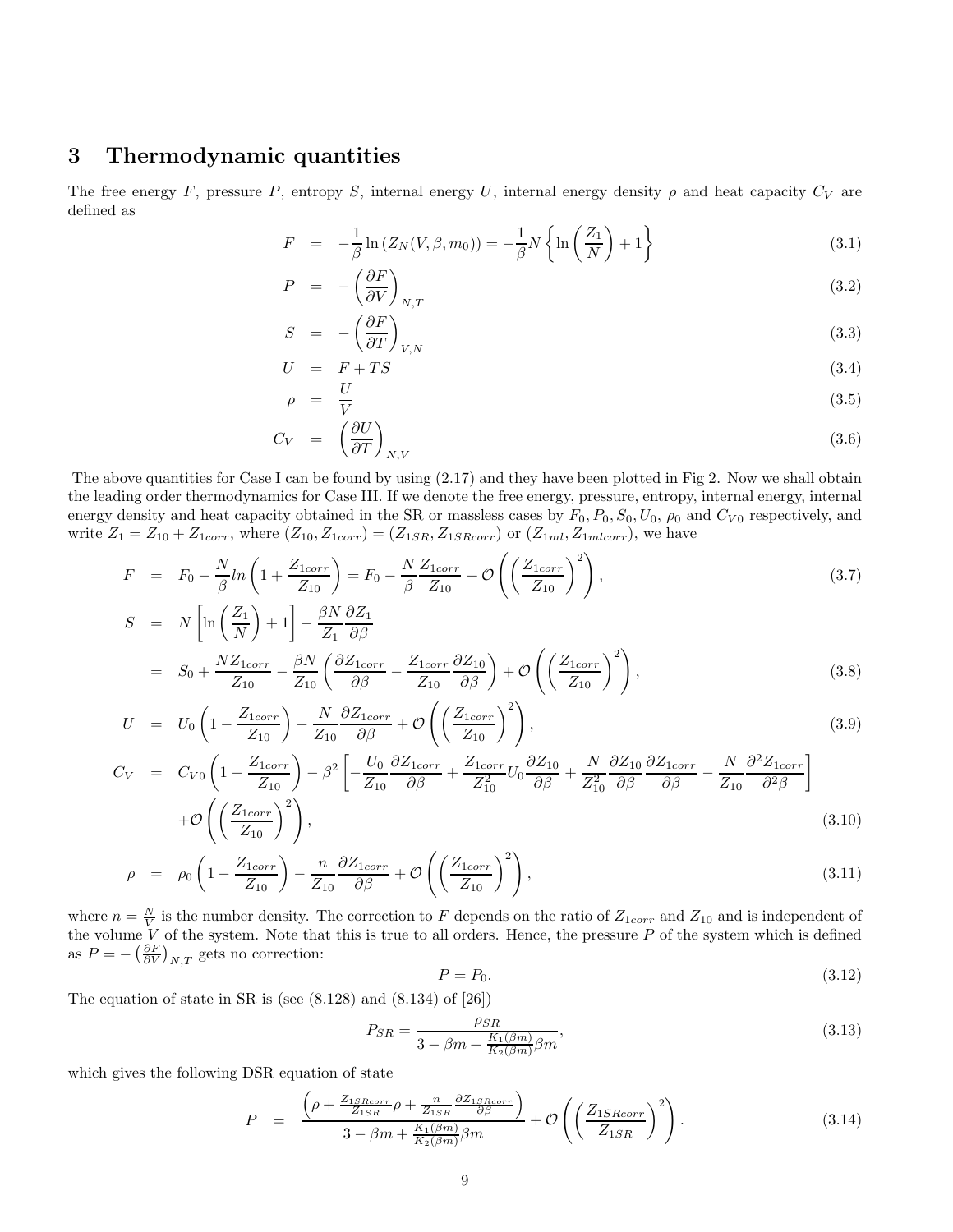

Figure 2: The plots for the unmodified measure are in solid lines while those for modified measure are in dashed lines. The SR plots are shown in red. The figures in the left column are for Case I while those in the right column are for Case III. The DSR plots for Case I are plotted in green. For Case III, the leading order behaviours are plotted in blue. The numerical plots for Case III are also shown in green for comparison. Different values for the parameters in natural units are as follows:  $V = 10^{35}$ ,  $N = 10^{25}$ ,  $\kappa = 1$ ,  $m_0 = 1$  (Case I), 0.01 (Case III),  $a_0 = 1$ ,  $a_1 = 0.2$ ,  $a_2 = a_3 = ... = 0$ .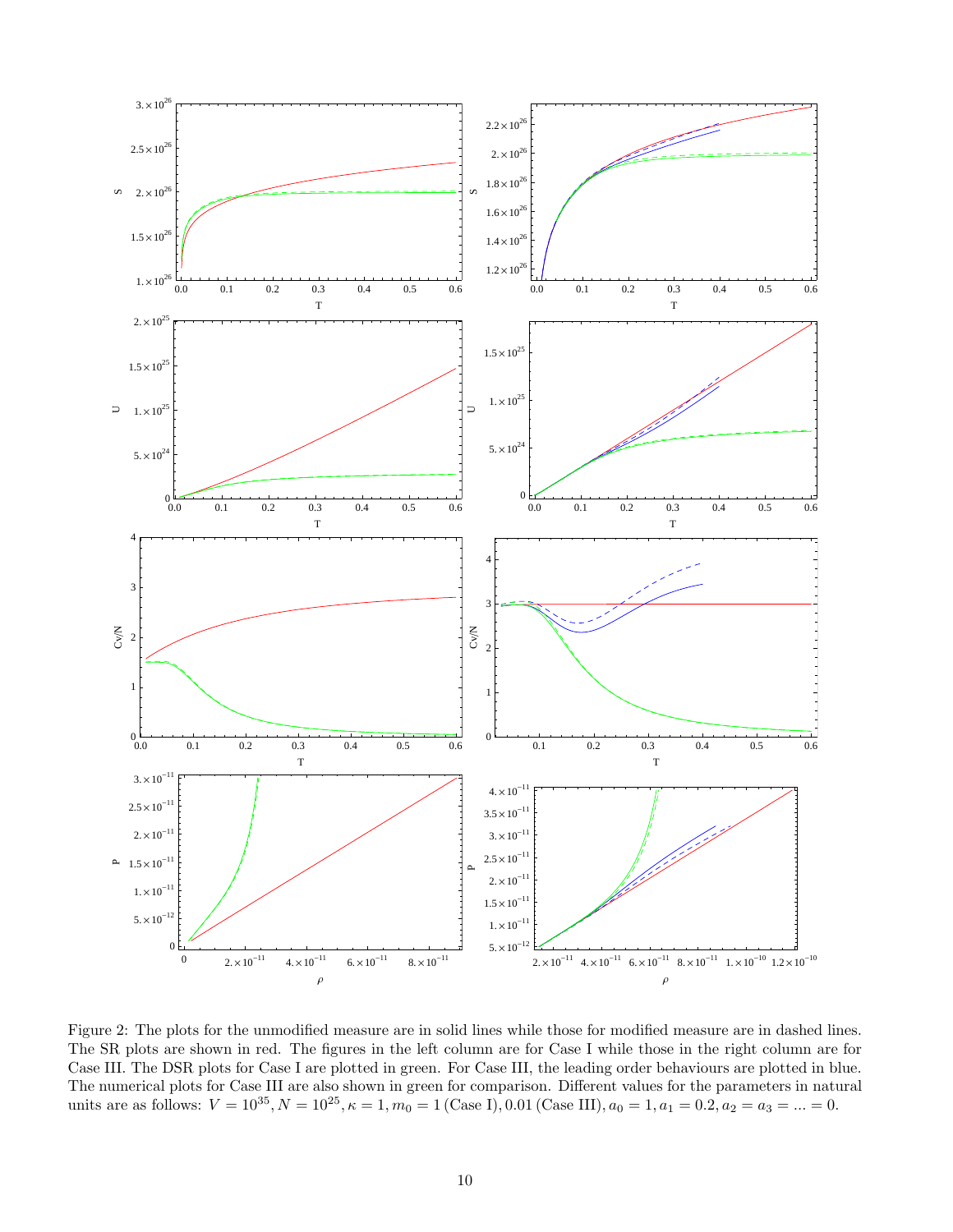In Fig 2, we have plotted the various thermodynamic quantities for Cases I and III as a function of  $T$  and compared them with the SR case. The P vs  $\rho$  plots have been obtained by varying T keeping all other parameters fixed. The qualitative natures of the plots for different cases are same. In case of  $S$  there are two competing effects: while the cutoff tries to reduce  $S$  by limiting the number of accessible states, the modified dispersion tries to increase  $S$  by enhancing the Boltzmann weight  $\exp(-\varepsilon/T)$  (note that  $\varepsilon_{DSR}(p) < \varepsilon_{SR}(p)$ ) for a given momentum state p, the change being more for greater value of the parameter m). At low temperatures, the latter is dominant and  $S_{DSR} > S_{SR}$ . For our choice of parameters this is clearly visible for the plot of  $S$  in Case I. In the high  $T$  regime, the cutoff effect comes into play and  $S_{DSR} < S_{SR}$ . The cutoff also saturates U as T increases, and  $C_V \rightarrow 0$ , resulting in a steeper equation of state. Here we make an interesting observation. There have been attempts to define velocity in DSR [34]. If we adopt the usual definition for the speed of sound  $c_s = \sqrt{\frac{\partial P}{\partial \rho}}$ , then we observe that  $c_s$  grows without any bound. Possibility of such scenarios has been discussed in [35].

For given choice of parameters in case of quantities like  $S$  and  $U$ , the leading order behaviours for Case III match with the numerical plots up to  $T \sim 0.15$ , while in case of  $C_V$  which contains second order derivatives of the partition function with respect to T, the leading order behaviours match with the numerical plots up to  $T \sim 0.09$ . Note that the leading order behaviours have been obtained assuming  $\frac{1}{\beta m_0}$  to be finite and  $\frac{m_0}{\kappa} \to 0$  which in turn implies  $\frac{1}{\beta \kappa} = \frac{T}{\kappa} \to 0$ . Hence as  $T$  increases, the leading order plots depart from their numerical counterparts.

We conclude with a summary of our investigation of the ideal gas thermodynamics in DSR framework. In this paper we have used the dispersion relation (1.1) and have considered the modified phase space measure (the modification being isotropic and expandable in Taylor series). We consider three cases separately  $(m = \kappa, m > \kappa, m < \kappa)$ . The single particle partition function has been shown to be smooth in  $m_0 \in (0, \kappa)$  (see Appendix B). For the case  $m = \kappa$ , a simple analytical form for the partition function is obtained (see (2.17)) while a series solution for the partition function has been obtained for  $m < \kappa$  (see (2.27) and (2.36)). In doing so, new type of special functions (Incomplete Modified Bessel functions) emerge. We observe that DSR thermodynamics is non-perturbative in the SR and massless limits. Using the leading order solutions, we derive thermodynamic quantities like the free energy, pressure, entropy, internal energy and heat capacity (see Fig.2). A stiffer equation of state is found.

### 4 Acknowledgement

We would like to thank Amit Samanta for valuable discussions, in particular for his inputs in Appendix B. We would also like to thank Apoorva D Patel and Diptiman Sen for their useful comments. We further thank the PRD referee for his suggestions and comments.

### Appendices

# A Convergence of  $K^*(x, y)$

 $K^*(x, y)$  given by  $(2.36, 2.38, 2.39, 2.41)$  is convergent if the following two series are convergent:

$$
S = \sum_{r=2}^{\infty} t_r \frac{(-x)^{2r-3}}{(2r-3)!}
$$
 (A.1)

and

$$
S' = \sum_{r=2}^{\infty} t_r \sum_{k=1}^{2r-3} \frac{(-x)^{k-1}}{(2r-3)(2r-4)...(2r-2-k)} \left(\frac{1}{y}\right)^{2r-2-k}.
$$
 (A.2)

 $S$  can be easily proved to be absolutely convergent using Ratio test. For  $S'$  first consider the following double series:

$$
S'' = \sum_{r=2}^{\infty} t_r \sum_{k=1}^{\infty} \frac{(-x)^{k-1}}{(2r-3)(2r-4)...(2r-2-k)} \left(\frac{1}{y}\right)^{2r-2-k} = \sum_{r=2}^{\infty} \sum_{k=1}^{\infty} a_{r,k}.
$$
 (A.3)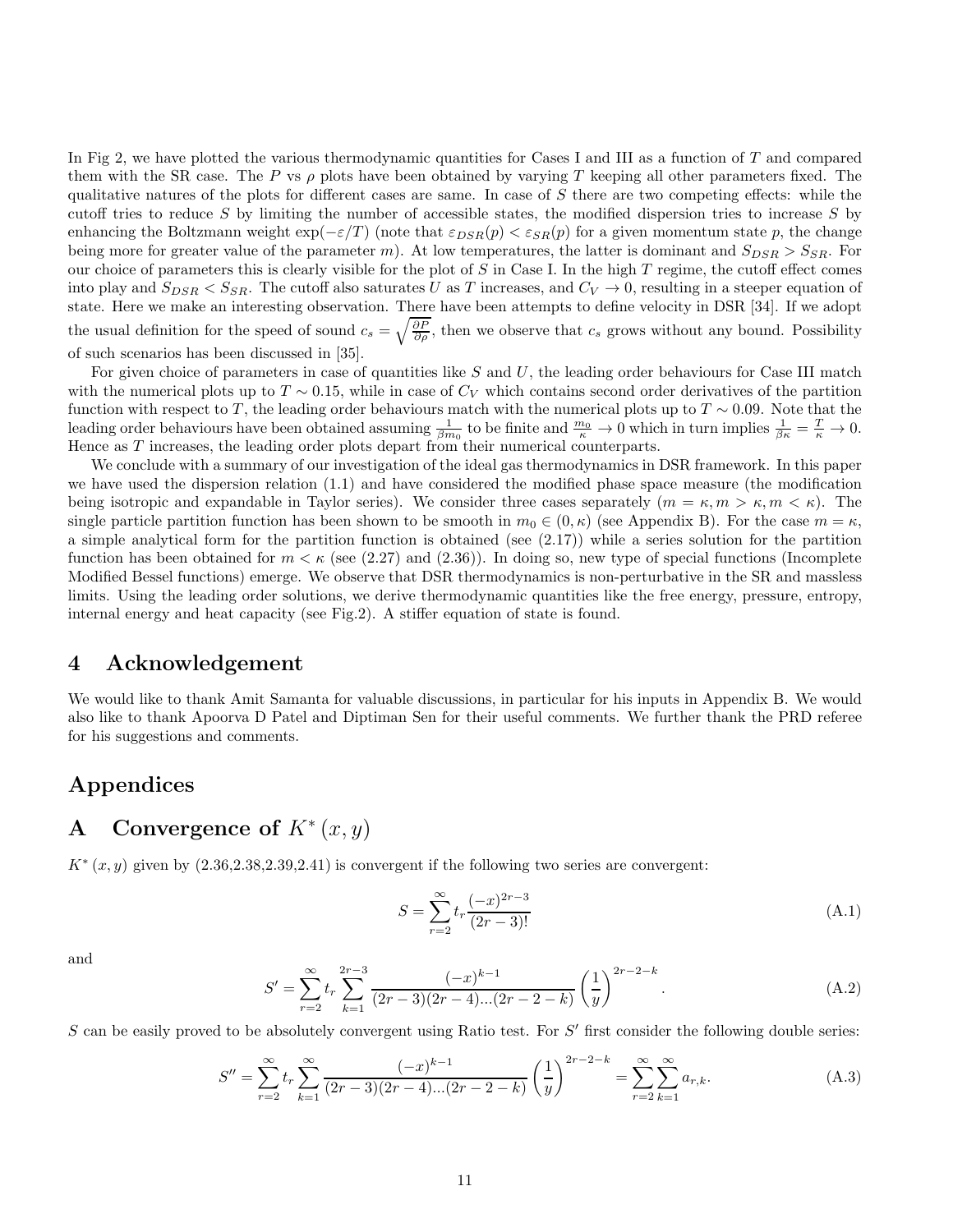Let us first test the convergence of  $S''$  (See theorem (2.7) of [36]). The row series  $S_r$  (for a fixed r) and the column series  $S_k$  (for a fixed k) are defined as

$$
S_r = \sum_{k=1}^{\infty} a_{r,k},\tag{A.4}
$$

$$
S_k = \sum_{r=2}^{\infty} a_{r,k}.\tag{A.5}
$$

The ratio tests for  $S_r$  and  $S_k$  show that they are absolutely convergent (for  $y > 1$ ). Also  $\lim_{r,k \to \infty}$  $\begin{array}{c} \begin{array}{c} \begin{array}{c} \begin{array}{c} \end{array}\\ \begin{array}{c} \end{array} \end{array} \end{array} \end{array}$  $a_{r,k+1}$  $a_{r,k}$  $\begin{array}{c} \begin{array}{c} \begin{array}{c} \begin{array}{c} \end{array}\\ \begin{array}{c} \end{array} \end{array} \end{array} \end{array}$  $= 0 < 1.$ Hence,  $S''$  is absolutely convergent. Now

$$
|S''| = \sum_{r=2}^{\infty} \sum_{k=1}^{\infty} |a_{r,k}| = \sum_{r=2}^{\infty} \sum_{k=1}^{2r-3} |a_{r,k}| + L \qquad ; L \ge 0.
$$
 (A.6)

As  $|S''|$  is convergent (or in other words  $S''$  is absolutely convergent) we must have  $|S'| = \sum_{i=1}^{\infty}$  $r=2$  $\sum^{2r-3}$  $k=1$  $|a_{r,k}|$  to be convergent (or in other words S' to be absolutely convergent). Thus the series expansion of  $K^*(x, y)$  is absolutely convergent.

### B Continuity and differentiability of the partition function in  $m_0$

We shall show that  $Z_1^0$  is continuous in  $m_0$  for  $m_0 \in [0, \kappa]$ . After integrating over the angular coordinates (2.13) gives

$$
Z_1^0(m_0) = \frac{2V}{(2\pi)^2} \int_0^{\kappa} dp \, p^2 e^{-\beta [\varepsilon(p, m_0) - m_0]} = \frac{2V}{(2\pi)^2} \int_0^{\kappa} dp \, f(p, m_0). \tag{B.1}
$$

The integrand  $f(p, m_0) = p^2 e^{-\beta [\varepsilon(p, m_0) - m_0]}$  is a continuous bounded function of p and  $m_0$  in the range  $m_0 \in [0, \kappa], p \in \mathbb{R}$  $[0, \kappa]$ . Thus  $Z_1^0(m_0)$  is a continuous function of  $m_0$  as the function  $g(p) = C$ , where C is the upper bound of  $|f(p, m_0)|$ in the range  $m_0 \in [0, \kappa], p \in [0, \kappa],$  satisfies  $g(p) \geq |f(p, m_0)|$  for all  $m_0 \in [0, \kappa], p \in [0, \kappa]$  and is integrable as  $\int_0^\kappa$  $\begin{pmatrix} dp & g(p) = C\kappa < \infty \text{ (see Lemma 1 in § 5.12 of [32])}. \\ 0 & \text{if } Q \neq 0 \end{pmatrix}$ 

The derivative of the integrand with respect to  $m_0$  is given by

$$
\frac{\partial f(p, m_0)}{\partial m_0} = \beta f(p, m_0) \left( 1 - \frac{\varepsilon^2 (p, m_0) - p^2}{m_0 \left( 1 - \frac{2m_0}{\kappa} \right)^{1/2} \left( p^2 - \frac{m_0^2}{\frac{2m_0}{\kappa} - 1} \right)^{1/2}} \right). \tag{B.2}
$$

It has 2 poles (and also branch points) in the complex p-plane at  $p = \pm \frac{m_0}{\sqrt{2m_0 - 1}}$  $\frac{m_0}{\left(\frac{2m_0}{\kappa}-1\right)^{1/2}}$ . We note that the poles and the branch points remain to be at the same positions for all higher order derivatives of  $f(p, m_0)$  with respect to  $m_0$ . For  $m_0 = 0$  both the poles are at  $p = 0$  and as  $m_0$  increases the poles separate towards the imaginary axis. They keep on moving on the imaginary axis till they reach  $\pm i\infty$  at  $m_0 = \frac{\kappa}{2}$ . After that they start to come closer to each other on the real line and finally at  $m_0 = \kappa$  they stop at  $p = \pm \kappa$ . Note that for all  $m_0 \in (0, \kappa)$  the poles are never on the contour of integration (the real line from  $p = 0$  to  $p = \kappa$ ) and the functions  $\left(\frac{\partial f(p,m_0)}{\partial m_0}\right)$  $\left(\frac{(p,m_0)}{\partial m_0}, \frac{\partial^2 f(p,m_0)}{\partial m_0^2}, etc.\right)$  remain to be bounded. This (by the same argument as given in the case of the continuity of  $Z_1^0(m_0)$ ) ensures the infinite-order differentiability of  $Z_1^0(m_0)$  in  $m_0 \in (0, \kappa)$  and the derivatives can be found by using the Leibniz rule (see Lemma 2 in  $\S$  5.12 of [32]). Note that the fact that we are not being able to say about the differentiability of  $Z_1^0$  at  $m_0 = 0$  could be a relic of the non-analytic part in (2.45).

### References

[1] C. A. Mead, Phys. Rev. 135, B849-B862 (1964).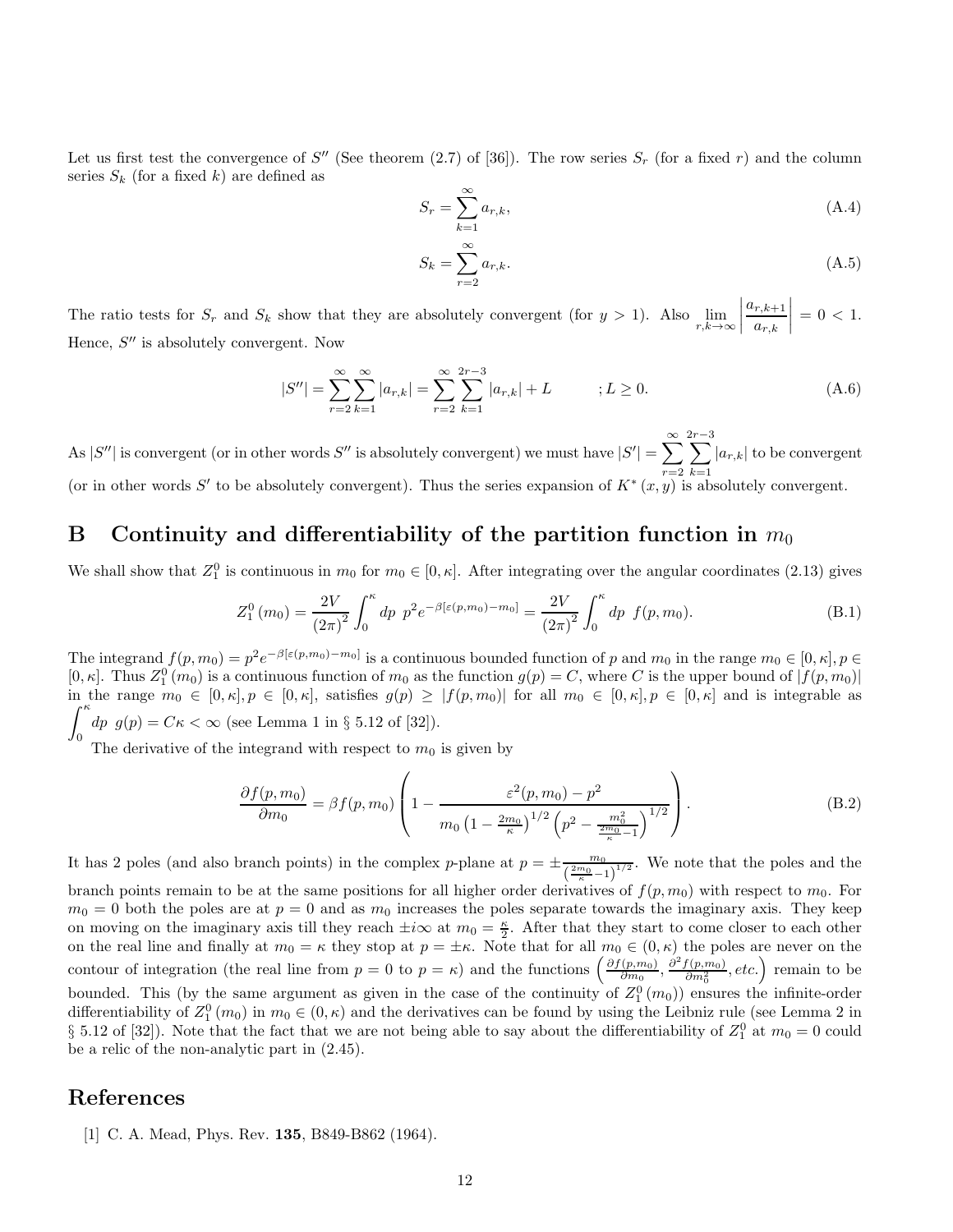- [2] T. Padmanabhan, Annals Phys. 165, 38-58 (1985).
- [3] T. Padmanabhan, Gen. Rel. Grav. 17, 215-221 (1985).
- [4] G. Veneziano, Europhys. Lett. **2**, 199 (1986).
- [5] D. Amati, M. Ciafaloni, G. Veneziano, Phys. Lett. B216, 41 (1989).
- [6] K. Konishi, G. Paffuti, P. Provero, Phys. Lett. B234, 276 (1990).
- [7] J. Greensite, Phys. Lett. **B255**, 375-380 (1991).
- [8] M. Maggiore, Phys. Lett. B 304, 65 (1993) [arXiv:hep-th/9301067].
- [9] L. J. Garay, Int. J. Mod. Phys. A10, 145-166 (1995). [gr-qc/9403008].
- [10] C. Rovelli, L. Smolin, Nucl. Phys. B442, 593-622 (1995). [gr-qc/9411005].
- [11] G. Amelino-Camelia, Mod. Phys. Lett. A17, 899-922 (2002). [gr-qc/0204051].
- [12] G. Amelino-Camelia, Phys. Lett. B510, 255-263 (2001). [hep-th/0012238].
- [13] G. Amelino-Camelia, Int. J. Mod. Phys. D11, 35-60 (2002). [gr-qc/0012051].
- [14] G. Amelino-Camelia, Nature 418, 34-35 (2002). [gr-qc/0207049].
- [15] G. Amelino-Camelia, Int. J. Mod. Phys. D 11, 1643 (2002) [arXiv:gr-qc/0210063].
- [16] G. Amelino-Camelia, M. Arzano, A. Procaccini, Phys. Rev. D70, 107501 (2004). [gr-qc/0405084].
- [17] A. Camacho, Class. Quant. Grav. 23, 7355-7368 (2006). [gr-qc/0610073].
- [18] M. Gregg, S. A. Major, Int. J. Mod. Phys. D18, 971-982 (2009). [arXiv:0806.3496 [astro-ph]].
- [19] G. Amelino-Camelia, N. Loret, G. Mandanici and F. Mercati, arXiv:0906.2016 [gr-qc].
- [20] A. Camacho, A. Macias, Gen. Rel. Grav. 39, 1175-1183 (2007). [gr-qc/0702150 [GR-QC]].
- [21] S. Alexander and J. Magueijo, Proceedings of the XIIIrd Rencontres de Blois 'Frontiers of the Universe', 281 (2004) [arXiv:hep-th/0104093].
- [22] O. Bertolami and C. A. D. Zarro, Phys. Rev. D 81, 025005 (2010) [arXiv:0908.4196 [gr-qc]].
- [23] S. Das, D. Roychowdhury, Phys. Rev. D81, 085039 (2010). [arXiv:1002.0192 [hep-th]].
- [24] J. Magueijo, L. Smolin, Phys. Rev. Lett. 88, 190403 (2002). [hep-th/0112090].
- [25] J. Magueijo, L. Smolin, Phys. Rev. D67, 044017 (2003). [gr-qc/0207085].
- [26] W. Greiner, L. Neise and H. Stöcker; Thermodynamics and Statistical Mechanics.
- [27] R. K. Pathria, Statistical Mechanics, 2nd Edition.
- [28] G. Amelino-Camelia, S. Majid, Int. J. Mod. Phys. A15, 4301-4324 (2000). [hep-th/9907110].
- [29] J. Kowalski-Glikman, Phys. Lett. A299, 454-460 (2002). [hep-th/0111110].
- [30] M. Abramowitz and I. A. Stegun, Handbook of Mathematical Functions.
- [31] W. Rudin, Real and Complex Analysis, 3rd Edition, McGraw-Hill Book Company.
- [32] W. Fleming, Functions of Several Variables, 2nd Edition.
- [33] I.S. Gradshteyn and I.M. Ryzhik, *Table of Integrals, Series, and Products*, 7th Edition.